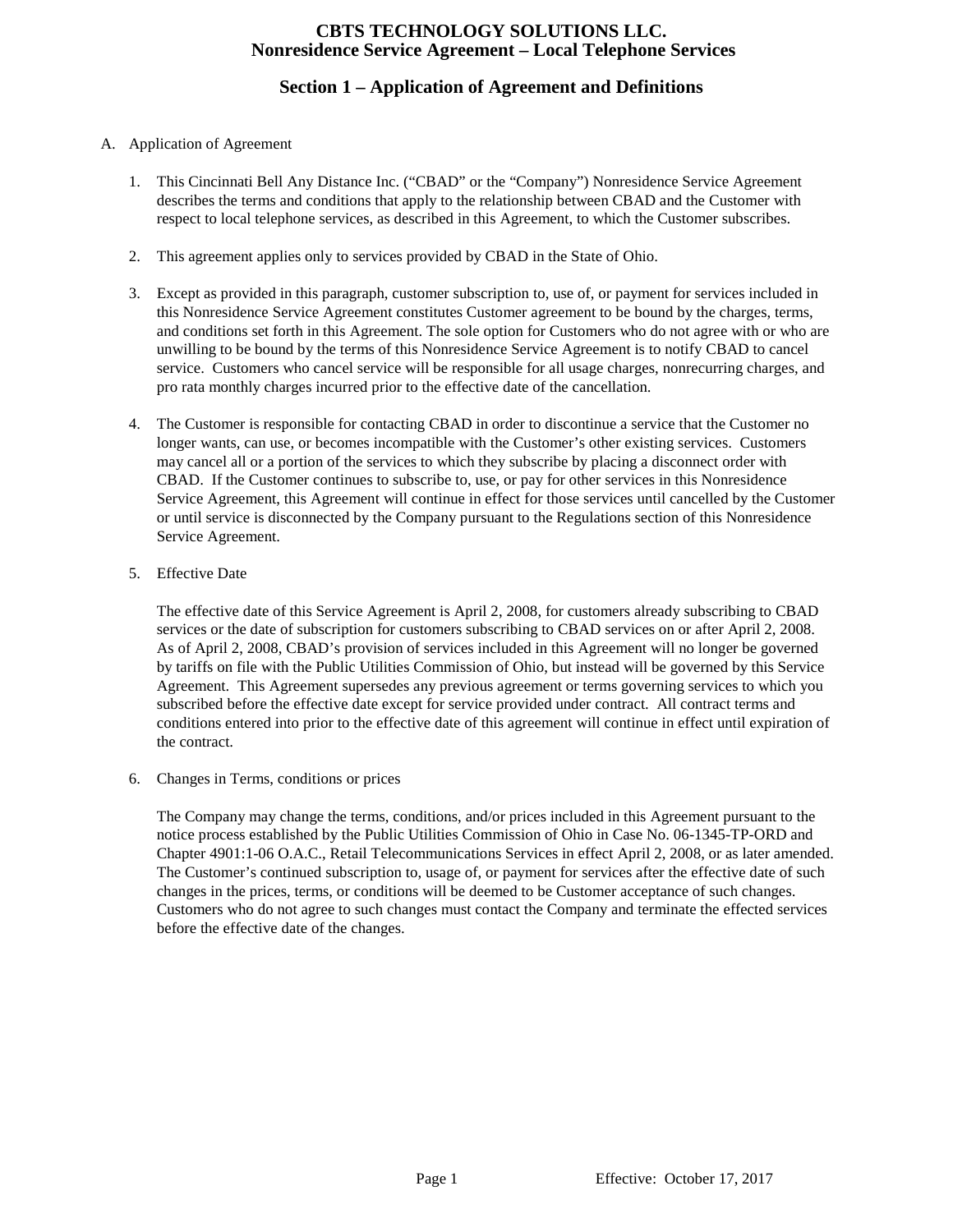# **Section 1 – Application of Agreement and Definitions**

### B. DEFINITIONS

Certain terms used generally throughout this Service Agreement are defined as follows.

1. Central Office

A switching unit in a telecommunications system providing service to the general public, that has the necessary equipment and operating arrangements for terminating and interconnecting lines and trunks.

2. Central Office Line

A circuit used within a central office to connect to an individual line or any type of trunk.

3. Company

Cincinnati Bell Any Distance Inc. (CBAD) which is the issuer of this Service Agreement. Also refers to the underlying provider whose facilities CBAD uses to furnish service.

4. Communication-Impaired Person

For purposes of this Service Agreement, the definition of impaired refers to persons with communication impairments, including hearing impaired, deaf, deaf/blind, or speech impaired persons whose impairment prevents them from communicating over the telephone without the aid of a telecommunications device for the deaf or text telephone (TDD/TTY).

5. Commission

The Public Utilities Commission of Ohio (PUCO).

6. Contract

The service agreement between a customer and the Company under which facilities for the customer's use are furnished, in accordance with the provisions of this Service Agreement.

7. Customer

The person, firm, corporation or other entity that orders service and is responsible for the payment of charges and for compliance with the Company's Service Agreement.

8. Demarcation Point (Network Interface)

The point of demarcation and/or interconnection between Company communications facilities and terminal equipment, protective apparatus or wiring at a customer's premises. Company-installed facilities at or constituting the demarcation point will consist of wire or a jack conforming to Subpart F of Part 68 of the FCC's rules. "Premises" as used in this section generally means a dwelling unit, other building or a legal unit of real property such as a lot on which a dwelling unit is located, as determined by the Company's reasonable and nondiscriminatory standard operating practices. The "minimum point of entry" as used in this section will be either (1) the closest practicable point to where the wiring crosses a property line or (2) the closest practicable point to where the wiring enters a multiunit building or buildings.

The Company's reasonable and nondiscriminatory standard operating practices will determine which of (1) or (2) will apply. The Company is not precluded from establishing reasonable classifications of multiunit premises for purposes of determining which of (1) or (2) above will apply. Multiunit premises include, but are not limited to, commercial, shopping center and campus situations.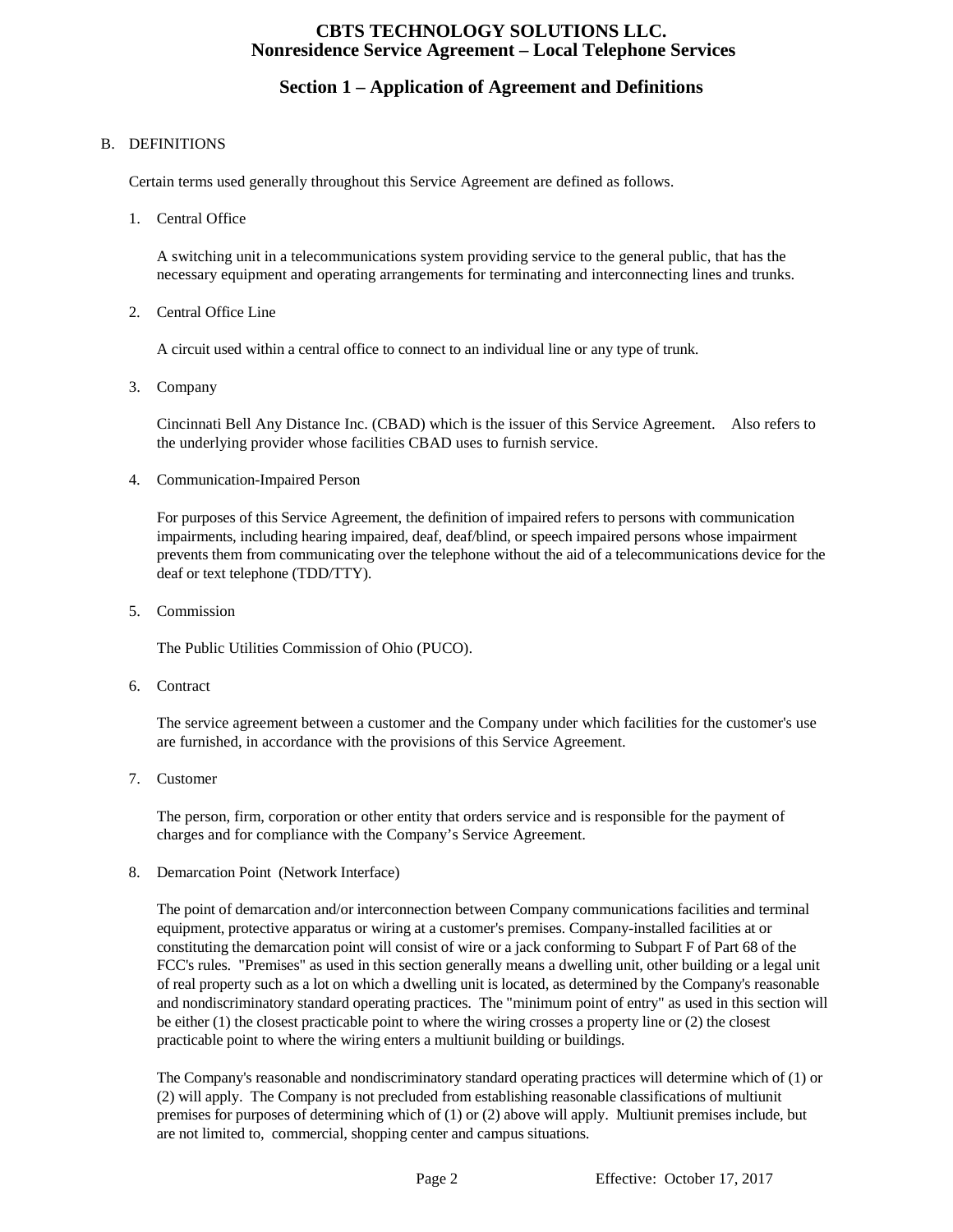# **Section 1 – Application of Agreement and Definitions**

a. Single Unit Installations

For single unit installations existing as of December 27, 1991, and installations installed after that date, the demarcation point will be a point within twelve inches of the protector or, where there is no protector, within twelve inches of where the telephone wire enters the customer's premises.

- b. Multiunit Installations
	- 1. In multiunit premises existing as of December 27, 1991, the demarcation point will be determined in accordance with the Company's reasonable and nondiscriminatory standard operating practices; provided, however, that where there are multiple demarcation points within the multiunit premises, a demarcation point for a customer will not be further inside the customer's premises than a point twelve inches from where the wiring enters the customer's premises.
	- 2. In multiunit premises in which wiring is installed after December 27, 1991, including additions, modifications and rearrangements of wiring existing prior to that date, the multiunit premises owner will determine the location of the demarcation point or points. The multiunit premises owner will determine whether there will be a single demarcation point location for all customers or separate locations for each customer; provided, however, that where there are multiple demarcation points within the multiunit premises, a demarcation point for a customer will not be further inside the customer's premises than a point twelve inches from where the wiring enters the customer's premises.
- 9. Direct Inward Dialing (DID)

A service attribute that routes incoming calls directly to stations, bypassing a central answering point.

10. Directory Listing

The publication in the alphabetical directory of information pertaining to a customer's telephone number.

11. Exchange

A unit established for the administration of telecommunications service in a specified area, which usually embraces a city, town, or village and its environs. It consists of one or more central offices together with the associated plant used in furnishing telecommunications service within that area.

12. Individual Case Basis (ICB)

A service arrangement in which the regulations, rates and charges are developed based on the specific circumstances of the customer's situation

13. Initial Service Period

The minimum length of time a customer is obligated to pay for service whether or not the customer retains the service for the minimum length of time. Unless stated otherwise in this Service Agreement, the minimum period is 30 days.

14. Local Calling

A completed call or telephonic communication between a calling station and any other station within the local service area of the calling station.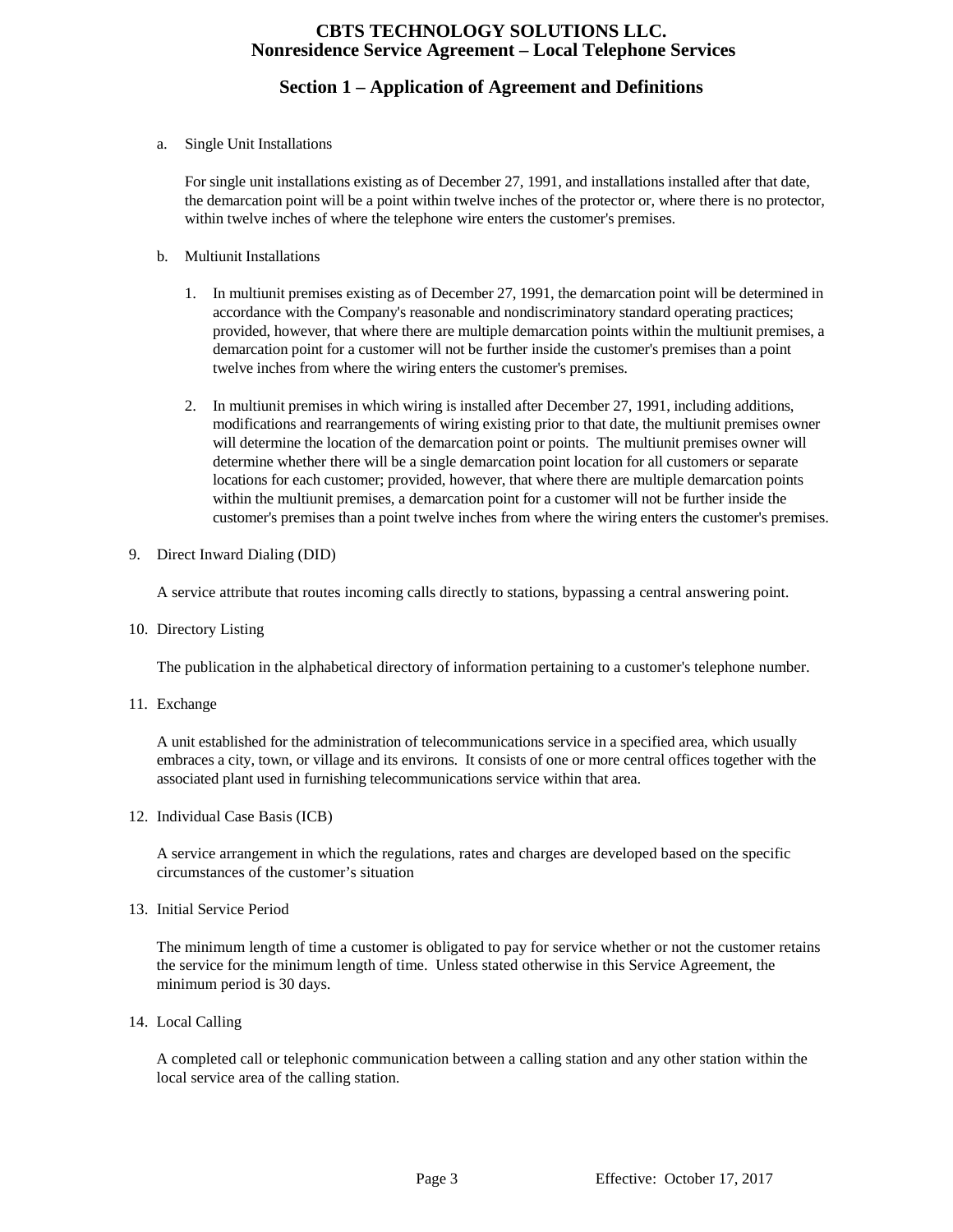# **Section 1 – Application of Agreement and Definitions**

#### 15. Local Exchange Service

Telephone service furnished between points located within an area where there is no toll charge. Unless otherwise specified, local calling areas in this Service Agreement shall be the same as the local calling areas of MCImetro Access Transmission d/b/a Verizon Access Transmission Services

16. Network Interface Device (NID)

A jack conforming to Sub-part F of Part 68 of the FCC's rules provided by the Company as part of the LEC network. It will be located on the customer's premises and is considered to be the termination of the LEC network if installed by the Company. (See Demarcation Point)

#### 17. Non-Recurring Charges

The one-time initial charges for service or facilities, including but not limited to charges for construction, installation, or special fees.

#### 18. Private Branch Exchange (PBX)

An arrangement of equipment consisting of switchboards, dial switching equipment, wiring, telephone station apparatus, or a combination thereof. It provides for the interconnection of service lines associated with switching equipment located on a premises or extended to another premises relating to the same customer.

#### 19. PUCO

The Public Utilities Commission of Ohio. Also referred to as the "Commission."

#### 20. Recurring Charges

The monthly charges to the customer for services, facilities and equipment, which continue on the agreed upon duration of the service.

#### 21. Resale of Services

Resale of services is available only to carriers which are certified by the PUCO to provide intrastate local exchange services.

22. Service Commencement Date

The first day following the date on which the Company notifies the customer that the requested service or facility is available for use. This will be no later than five days following the request, unless extended by the customer's refusal to accept service which does not conform to standards set forth in the service order or this Service Agreement, in which case the Service Commencement Date is the date of the customer's acceptance of service. The parties may mutually agree on a substitute Service Commencement Date.

23. Services

The Company's telecommunications services offered on the Company's network.